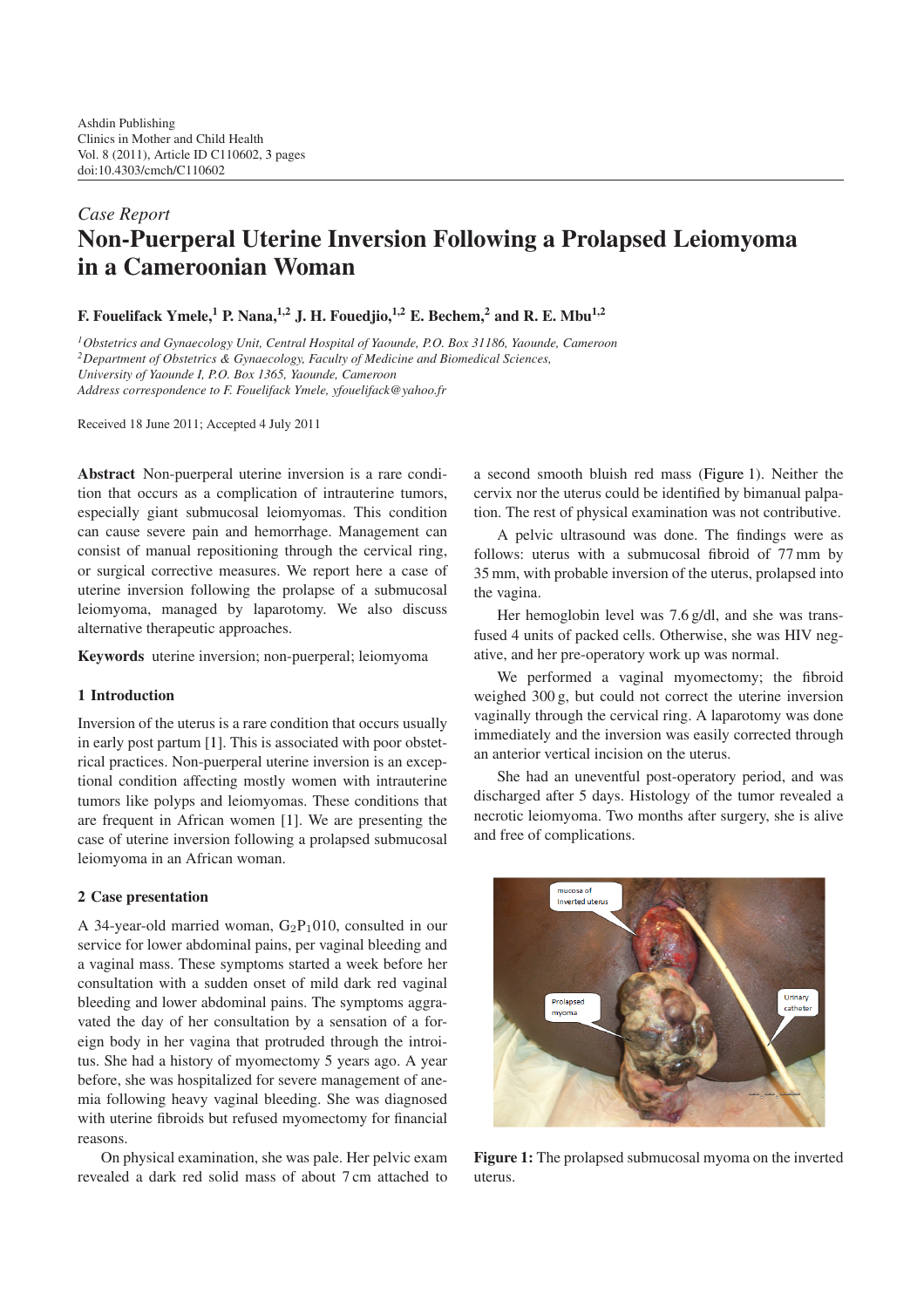### **3 Discussion**

Uterine inversion refers to a descent of the uterine fundus to or through the cervix, so that the uterus is turned inside out. Uterine inversion is a rare affection that occurs usually as a complication of deliveries [1]. Non-puerperal inversion is extremely rare, representing about one sixth of all inversions [8]. Non-puerperal inversions are usually caused by intrauterine tumors. Mwinyoglee et al. reported that 97.4% of uterine inversions are asso[cia](#page-1-1)ted with tumors, out of which 20% were malignant [11], while Takano et al. reported t[hat](#page-1-2) 71.6% of cases of uterine inversion are associated with leiomyomas [14]. Leiomyomas are common in African women [2,10,16] as was with the case of our patient. Risk factors for uterine in[vers](#page-1-3)ion may include fundal attachment of tumor, thickness of the tumor pedicle, tumor size, thin uterine wall and dil[atat](#page-1-4)ion of the cervix [9] as was the case with our pati[en](#page-1-5)[t.](#page-1-6)

Uterine inversions can be classified as follows: stage 1: the inverted fundus remains in the uterine cavity, stage 2: complete inversion of the fundus through the cervix, stage [3,](#page-1-7) the inverted fundus protrudes through the vulva, stage 4: inversion of the uterus and the vaginal wall through the vulva [13]. Non-puerperal inversion can also be classified into acute and chronic uterine inversions. Our patient presented with a stage 3 inversion.

Acute uterine inversion causes severe pain and hemorrhage [whe](#page-1-8)reas chronic inversion is insidious and characterized by pelvic discomfort, vaginal discharge, irregular vaginal bleeding and anemia. The diagnosis is easier with a stage 3 or 4 disease when a bluish-red mass is identified from the vulva. In other cases, the diagnosis can be difficult and the use of ultrasound or computer tomography [13] can be used.

Repositioning of the uterus is usually done after the tumor has been removed. In-depth investigations are required to identify malignant tumors. Manual repo[sitio](#page-1-8)ning through the vagina was described by Johnson [7] and is possible with acute inversions. Saline hydrostatic pressure positioning was also described by O'Sullivan and modified by Oguey and Ayida [12]. In chronic uterine inversions, surgery is imperative. Depending on the clients re[pro](#page-1-9)ductive desire and associated conditions, surgical reposition or hysterectomy could be considered. Spinell and Kustner [3] are similar trans-vagi[nal](#page-1-10) surgical reposition techniques with the basic differences being that Spinell's approach is anterior and requires dissection of the bladder and an anterior uterine wall incision, while Kustner's is a poster[ior](#page-1-11) approach with incision on the posterior uterine wall, which makes it a bit easier and safer [3].

Surgical repositioning can also be done through a laparotomy using the Huntington procedure, which consists in locating the cup of uterus formed by the inversion, dilating the cervical ring d[igi](#page-1-11)tally, and gentle upward traction of the round ligaments of the uterus [6]. The Haultaim procedure uses a vertical incision in the post portion of the ring (which ring) and gentle traction on the round ligaments [4]. We used an anterior vertical incision for our patient because we found it to be easier, wit[h a](#page-1-12) lower likelihood of adhesions.

Uterine inversion has a good prognosis when managed in a timely co[rre](#page-1-13)ct manner. Subsequent pregnancies should be monitored closely especially if an anterior vertical incision or the Haultaim procedure was used for repositioning [15].

#### **4 Conclusion and recommendation**

Non-puerperal uterine inversion, although it is a rare condition, can be fa[tal](#page-2-0) [t](#page-2-0)o the patient [5]. Most cases occur following intrauterine tumors especially leiomyomas. Repositioning can be done vaginally or through laparotomy.

We recommend to practitioners that patients with giant intrauterine tumors should be [we](#page-1-14)ll counseled for surgery to prevent this complication.

#### **References**

- [1] T. F. Baskett, *Acute uterine inversion: a review of 40 cases*, J Obstet Gynaecol Can, 24 (2002), 953–956.
- <span id="page-1-0"></span>[2] D. Day Baird, D. B. Dunson, M. C. Hill, D. Cousins, and J. M. Schectman, *High cumulative incidence of uterine leiomyoma in black and white women: ultrasound evidence*, Am J Obstet Gynecol, 188 (2003), 100–107.
- <span id="page-1-5"></span><span id="page-1-1"></span>[3] C. Fofie and P. Baffoe, *Non puerperal uterine inversion: a case report*, Ghana Med J, 44 (2010), 79–81.
- [4] F. Haultain, *The treatment of chronic uterine inversion by uterine hysterotomy*, BMJ, 2 (1901), 974–980.
- <span id="page-1-11"></span>[5] D. R. Hostetler and M. F. Bosworth, *Uterine inversion: a lifethreatening obstetric emergency*, J Am Board Fam Pract, 13 (2000), 120–123.
- <span id="page-1-13"></span>[6] J. L. Huntington, *Abdominal reposition in acute inversion of the puerperal uterus*, AM J Obstetr Gynaecol, 15 (1928), 34–40.
- <span id="page-1-14"></span>[7] N. K. Kochenour, *Intrapartum obstetric emergencies*, Crit Care Clin, 7 (1991), 851–864.
- <span id="page-1-12"></span>[8] R. A. Krenning, *Nonpuerperal uterine inversion. Review of literature*, Clin Exp Obstet Gynecol, 9 (1982), 12–15.
- <span id="page-1-9"></span>[9] E. Lascarides and M. Cohen, *Surgical management of nonpuerperal inversion of the uterus*, Obstet Gynecol, 32 (1968), 376–381.
- <span id="page-1-7"></span><span id="page-1-2"></span>[10] A. B. Moore, G. P. Flake, C. D. Swartz, G. Heartwell, D. Cousins, J. K. Haseman, et al., *Association of race, age and body mass index with gross pathology of uterine fibroids*, J Reprod Med, 53 (2008), 90–96.
- <span id="page-1-6"></span>[11] J. Mwinyoglee, N. Simelela, and M. Marivate, *Non-puerperal uterine inversions. A two case report and review of literature*, Central African J Med, 43 (1997), 268–271.
- <span id="page-1-3"></span>[12] O. Ogueh and G. Ayida, *Acute uterine inversion: a new technique of hydrostatic replacement*, Br J Obstet Gynaecol, 104 (1997), 951–952.
- <span id="page-1-10"></span>[13] C. G. Salomon and S. K. Patel, *Computed tomography of chronic nonpuerperal uterine inversion*, J Comput Assist Tomogr, 14 (1990), 1024–1026.
- <span id="page-1-8"></span><span id="page-1-4"></span>[14] K. Takano, Y. Ichikawa, H. Tsunoda, and M. Nishida, *Uterine inversion caused by uterine sarcoma: a case report*, Jpn Clin Oncol, 31 (2001), 39–42.